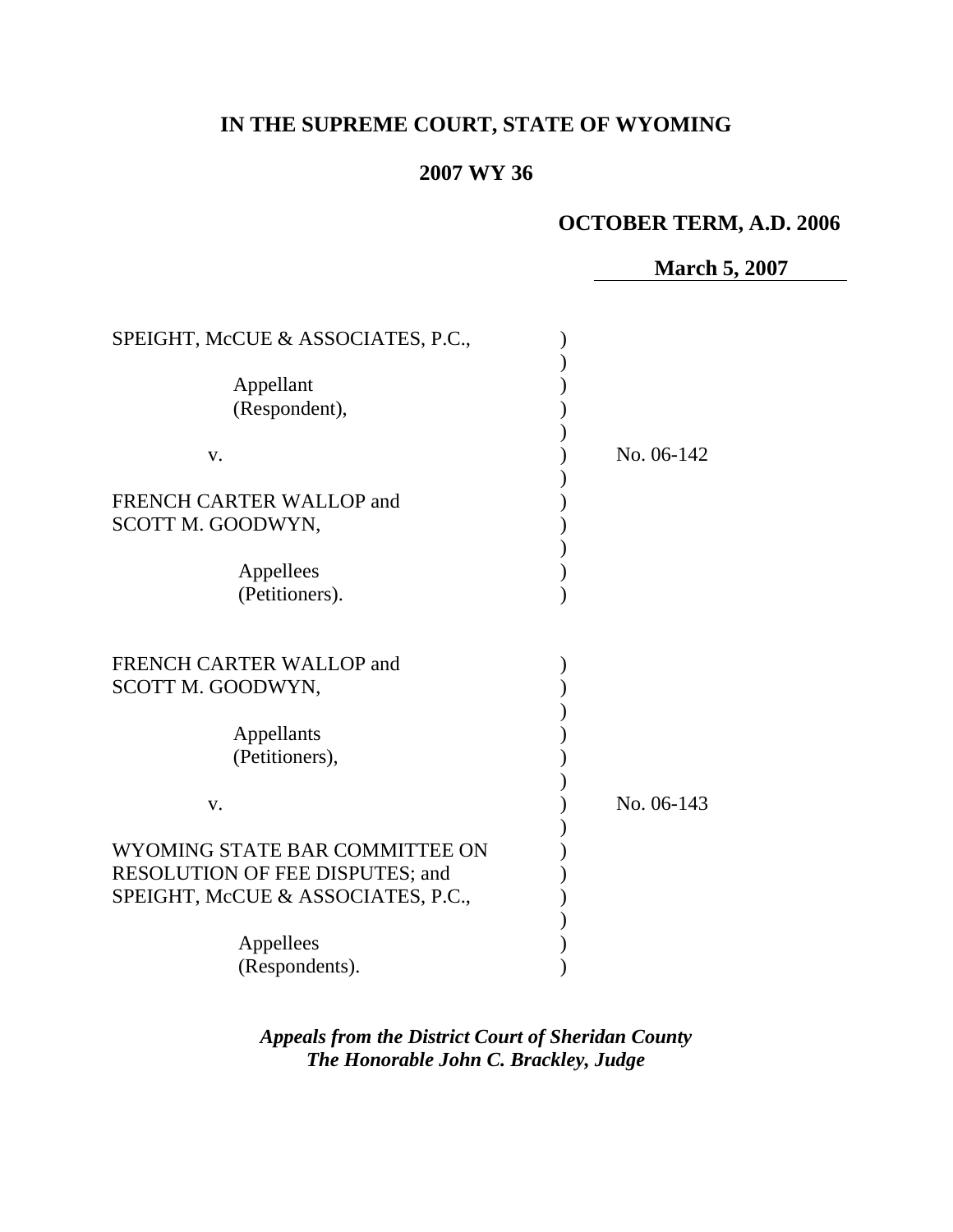*Representing Speight, McCue & Associates, P.C.: William M. McKellar of Boley & McKellar, P.C., Cheyenne, Wyoming.*

*Representing French Carter Wallop and Scott M. Goodwyn: Daniel B. Frank of Frank Law Office, P.C., Cheyenne, Wyoming.*

*Before VOIGT, C.J., and DONNELL, BROOKS, PARK and JAMES, D.JJ.*

**NOTICE: This opinion is subject to formal revision before publication in Pacific Reporter Third. Readers are requested to notify the Clerk of the Supreme Court, Supreme Court Building, Cheyenne, Wyoming 82002, of any typographical or other formal errors so that correction may be made before final publication in the permanent volume.**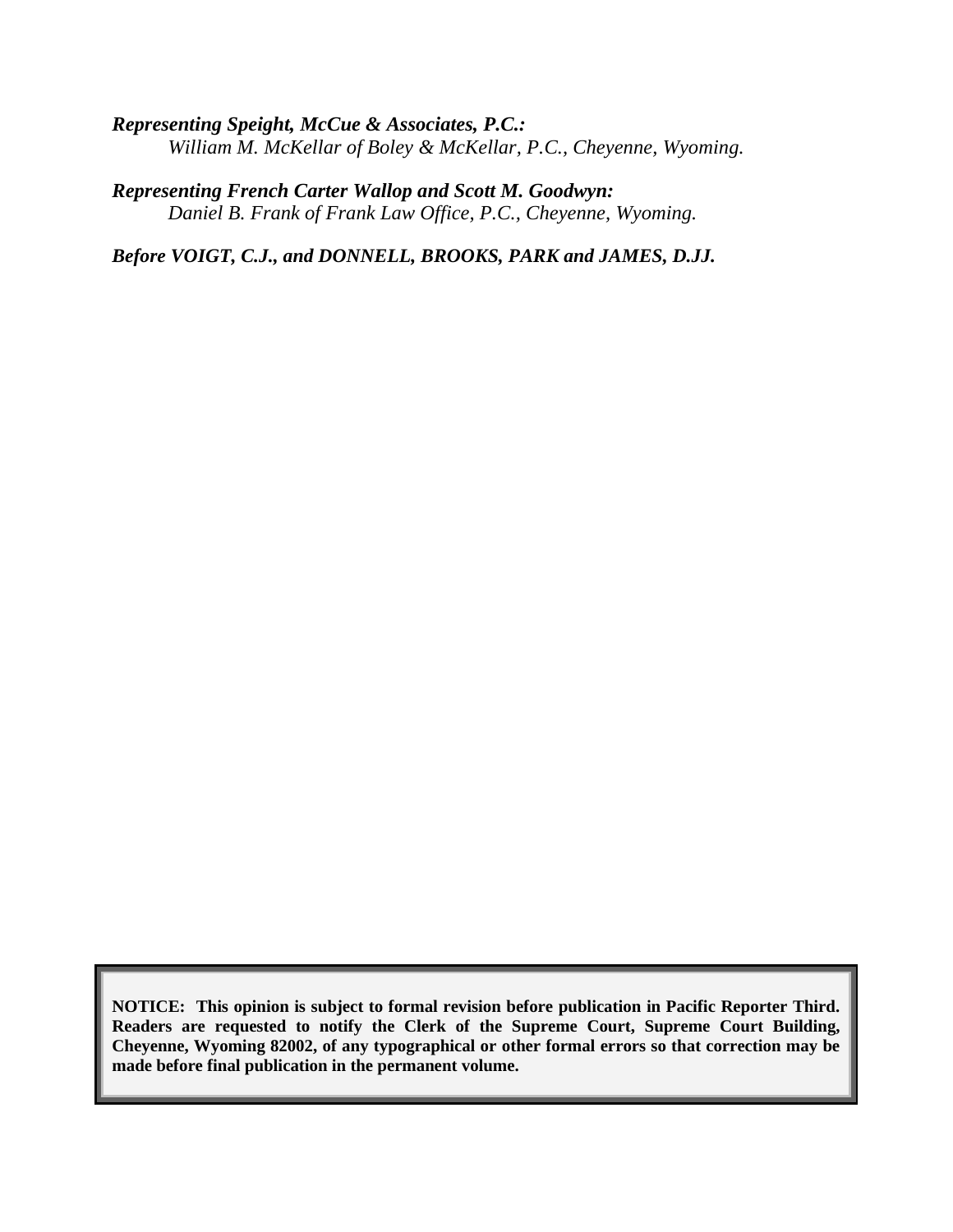### **DONNELL, District Judge.**

l

[¶1] This matter concerns the application of certain payments to a guaranty agreement. The Committee for Resolution of Fee Disputes held that payments made for legal fees were personal loans between the debtor and the guarantor and, thus, did not satisfy the guarantor's obligations under his Guaranty Agreement with the law firm. The District Court ruled to the contrary with respect to all payments that occurred after the effective date of the agreement. We affirm the decision of the District Court.

### **ISSUE**

[¶2] As to the initial appeal, Speight, McCue & Associates, P.C.  $(SMA)^1$  posits the following issue for review:

> Did Petitioner Goodwyn's loans to his mother, French Wallop, to assist her in paying the Law Firm for her divorce legal bills discharge Goodwyn's obligations under a guaranty agreement between Goodwyn and the Law Firm guaranteeing the payment of those legal bills?

[¶3] Wallop and Goodwyn frame the issue somewhat differently:

Did Scott Goodwyn's payment of over \$100,000 to French Wallop's attorneys discharge his obligations under the Guaranty Agreement where the Guaranty Agreement specifically required "prompt payment when due" of all debts of French Wallop and where the Guaranty Agreement specifically limited Goodwyn's liability to \$100,000?

[¶4] As to the cross-appeal, Goodwyn and Wallop present the following issue on appeal:

> Did the district court err when it determined that Scott Goodwyn's payment of \$10,000 on the day before he executed the Guaranty Agreement should not apply toward his obligations under the Guaranty Agreement?

<sup>&</sup>lt;sup>1</sup> SMA's predecessor firm was Hathaway, Speight & Kunz, LLC. For ease, the Court will refer to the law firm as SMA.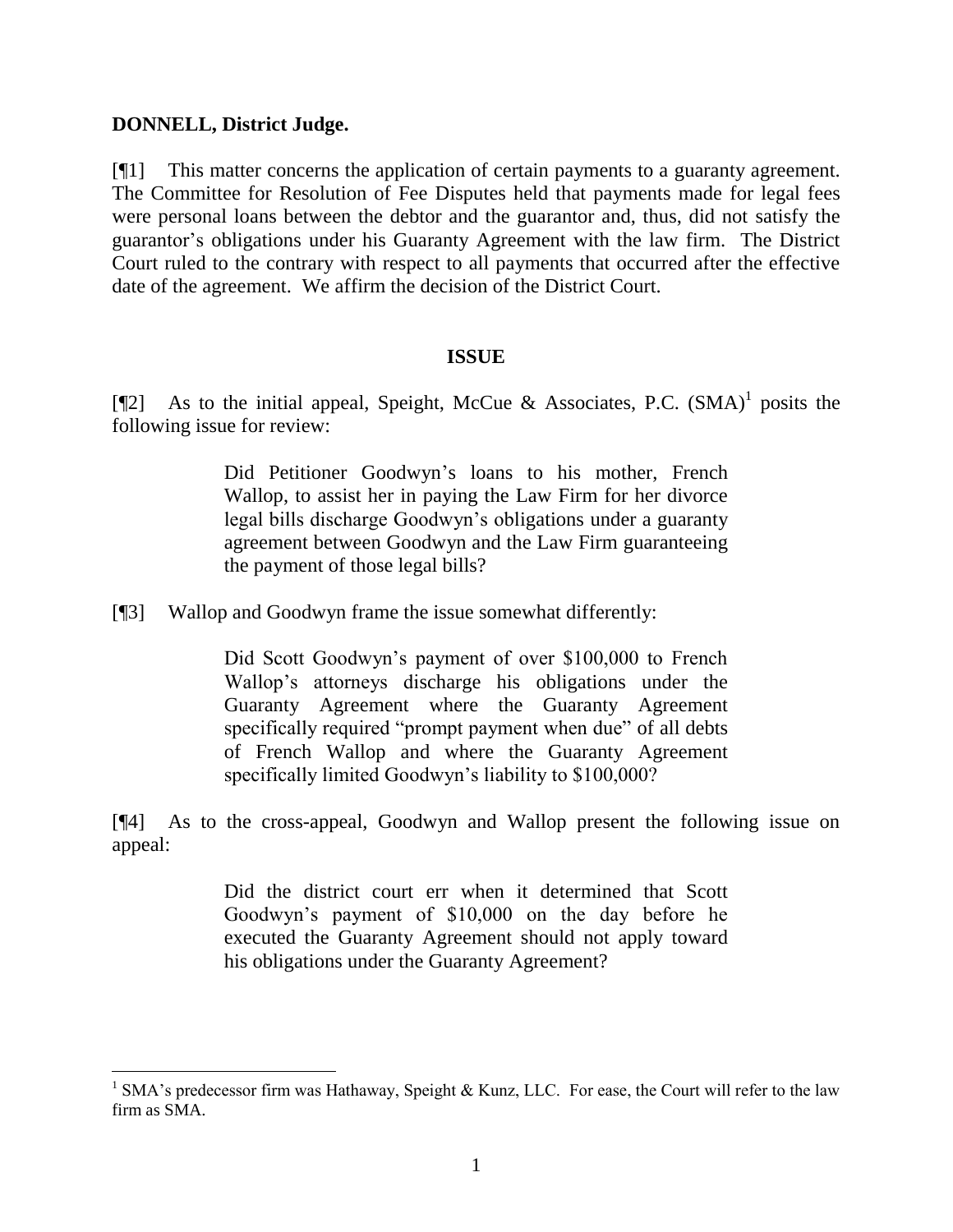[¶5] Succinctly summarized, the issue before this Court is whether the District Court correctly applied certain of Goodwyn's payments to SMA against Goodwyn's obligation under a guaranty agreement.

# **FACTS**

### **I. Substantive Facts**

l

[¶6] Pursuant to an engagement letter dated October 9, 2000 (and executed on October 10, 2000), French Carter Wallop (Wallop) hired SMA's predecessor firm to represent her in a divorce action. At the time the parties entered into their agreement, SMA contemplated that Wallop's legal fees would total \$100,000 to \$150,000.

[¶7] On October 11, 2000, SMA received a \$10,000 payment from Wallop's son, Scott Goodwyn (Goodwyn), toward an agreed-upon \$15,000 retainer fee. On October 12, 2000, SMA sent correspondence to Wallop as an addendum to the October 9, 2000 engagement agreement. This addendum required Wallop's signature and referenced a Guaranty Agreement to be executed by Goodwyn. SMA indicated that, once the October 12, 2000 addendum and the Guaranty Agreement were signed, SMA would enter an appearance on Wallop's behalf.

[¶8] On October 13, 2000, Goodwyn executed a Guaranty Agreement for the purpose of guaranteeing the payment of Wallop's legal bills up to  $$100,000.<sup>2</sup>$  The Guaranty Agreement provided, in relevant part:

# I. OBLIGATIONS

This Guaranty is given by the Guarantor to induce the Creditor to perform legal services and advance legal fees and costs for the Debtor, and in consideration of the Creditor doing so, . . . the Guarantor **absolutely and unconditionally** guarantees prompt payment when due of all payments and liabilities of the Debtor to the Creditor, whether now existing or hereafter incurred (it being understood and agreed that this Guaranty is a continuing one, except as such duration is specifically limited elsewhere in this Guaranty), whether voluntary or involuntary and however arising, whether secured or unsecured, absolute or contingent, liquidated or unliquidated, and regardless of whether the Debtor may be

<sup>&</sup>lt;sup>2</sup> The Guaranty Agreement was "effective as of October 12, 2000[.]" Under the agreement, Goodwyn was the guarantor; Wallop was the debtor; and SMA was the creditor.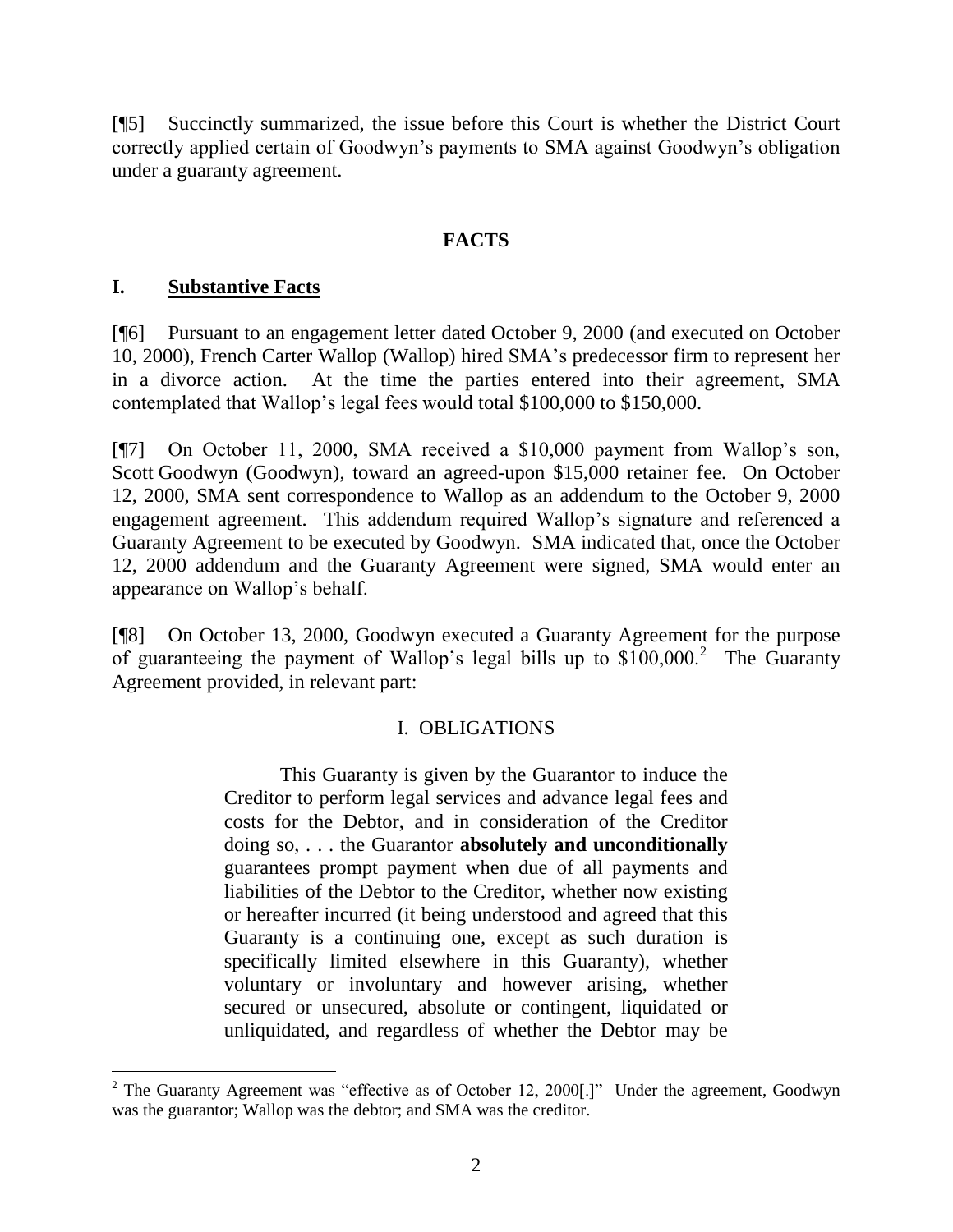liable individually or jointly with others, regardless of whether recovery upon any such obligation may be or hereafter become barred or otherwise unenforceable, including interest and charges, and to the extent not prohibited by law, all costs and attorneys' fees incurred in attempting to realize upon this Guaranty.

#### II. LIMITATION OF AMOUNT

The liability of the Guarantor pursuant to this Guaranty (exclusive of any costs and expenses incurred by the Creditor to realize upon this Guaranty) shall not, at any time, exceed the sum of One Hundred Thousand Dollars (\$100,000.00).

#### III. DURATION

This is a continuing Guaranty and shall not be revoked by the Guarantor. This guaranty will remain effective until all obligations guaranteed by this Guaranty are completely discharged.

### IV. NOTICE OF DEFAULT

The Creditor shall not be required to notify the Guarantor of a default by the Debtor in the Debtor's commitments to the Creditor before proceeding against the Guarantor under this Guaranty.

#### V. CREDITOR PROVISIONS

. . . The Guarantor waives presentment, protest, notice, demand, or action on delinquency in respect of any such indebtedness or liability, including any right to require the Creditor to sue or otherwise enforce payment thereof. . . .

(Emphasis added.)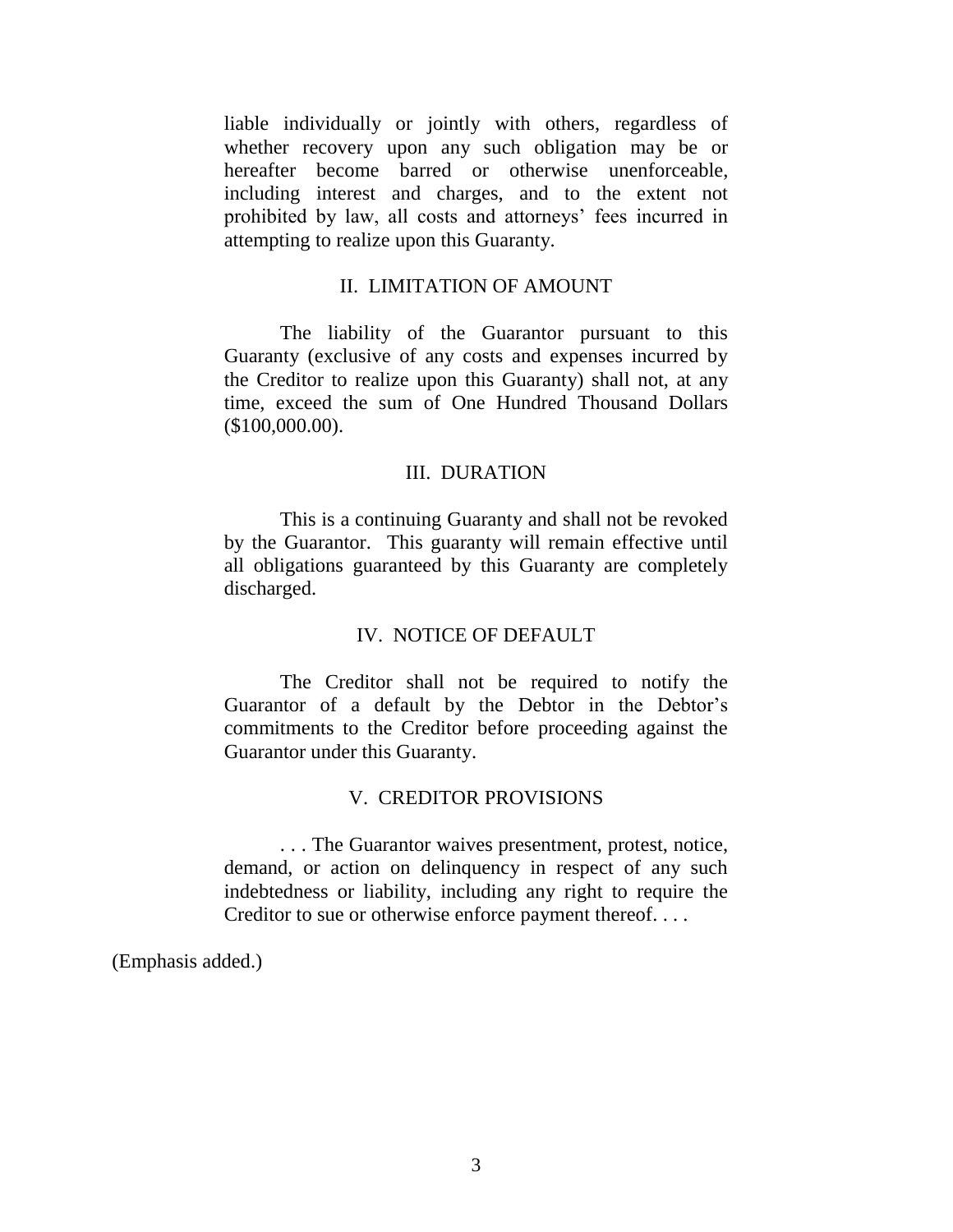| Date              | Payment      | Form of Payment | <b>Notations on Document</b>    |
|-------------------|--------------|-----------------|---------------------------------|
| October 11, 2000  | \$10,000     | Wire transfer   | N/A                             |
| October 31, 2000  | \$5,000      | Check #201      | "balance of retained fee"       |
| November 15, 2000 | \$13,226     | Check $#229$    | "divorce legal fees"            |
| July 30, 2001     | \$50,000     | Wire transfer   | N/A                             |
| August 21, 2002   | \$25,000     | Check $#281$    | "payment on divorce legal fees" |
| <b>TOTAL</b>      | $$103,226^3$ |                 |                                 |

[¶9] Over the next twenty-two months, Goodwyn made the following payments to SMA:

[¶10] Goodwyn testified that all payments were specifically made as payments for Wallop's legal bills and pursuant to his agreement with SMA. As between themselves, Wallop and Goodwyn agree that Wallop was to repay these funds to Goodwyn.<sup>4</sup>

[¶11] After the divorce action was complete, Wallop had not paid all of the attorneys' fees and costs that had been billed to her, and SMA made specific demand upon Goodwyn under the Guaranty Agreement. Goodwyn contended that he already fulfilled that obligation through his payments of \$103,226 to SMA.

# **II. Procedural History**

[¶12] This appeal comes to this Court by way of a Petition for Resolution of Fee Dispute that Wallop and Goodwyn filed with the Wyoming State Bar on January 3, 2003. Ultimately, the Committee on Resolution of Fee Disputes (the Committee) considered several issues, including the issue of whether \$103,226 paid by Goodwyn to SMA for Wallop's legal bills fulfilled Goodwyn's obligations under the Guaranty Agreement. As its decision relates to this appeal, the Committee concluded that the \$103,226 paid by Goodwyn was made as a loan to Wallop to assist her in paying her legal fees and not as payments under the Guaranty Agreement. The Committee concluded that Goodwyn remained obligated for the full amount of the Guaranty Agreement.

<sup>&</sup>lt;sup>3</sup> In addition to these payments to SMA, Goodwyn paid \$3,895.71 directly to the court reporter for Wallop's trial transcripts.

<sup>&</sup>lt;sup>4</sup> Further, in Wallop's subsequent bankruptcy filings, she lists Goodwyn as an unsecured creditor for a personal loan of \$250,000. Goodwyn filed a claim against Wallop's bankruptcy estate for \$356,618.37 for loans made between 1995 and 2004. Of this amount, \$249,409.37 represented other itemized loans and \$107,209.00 represented expenses Goodwyn paid on the Wallop divorce case. Goodwyn included, with his claim, copies of the wire transfer receipts and checks for payments made to SMA.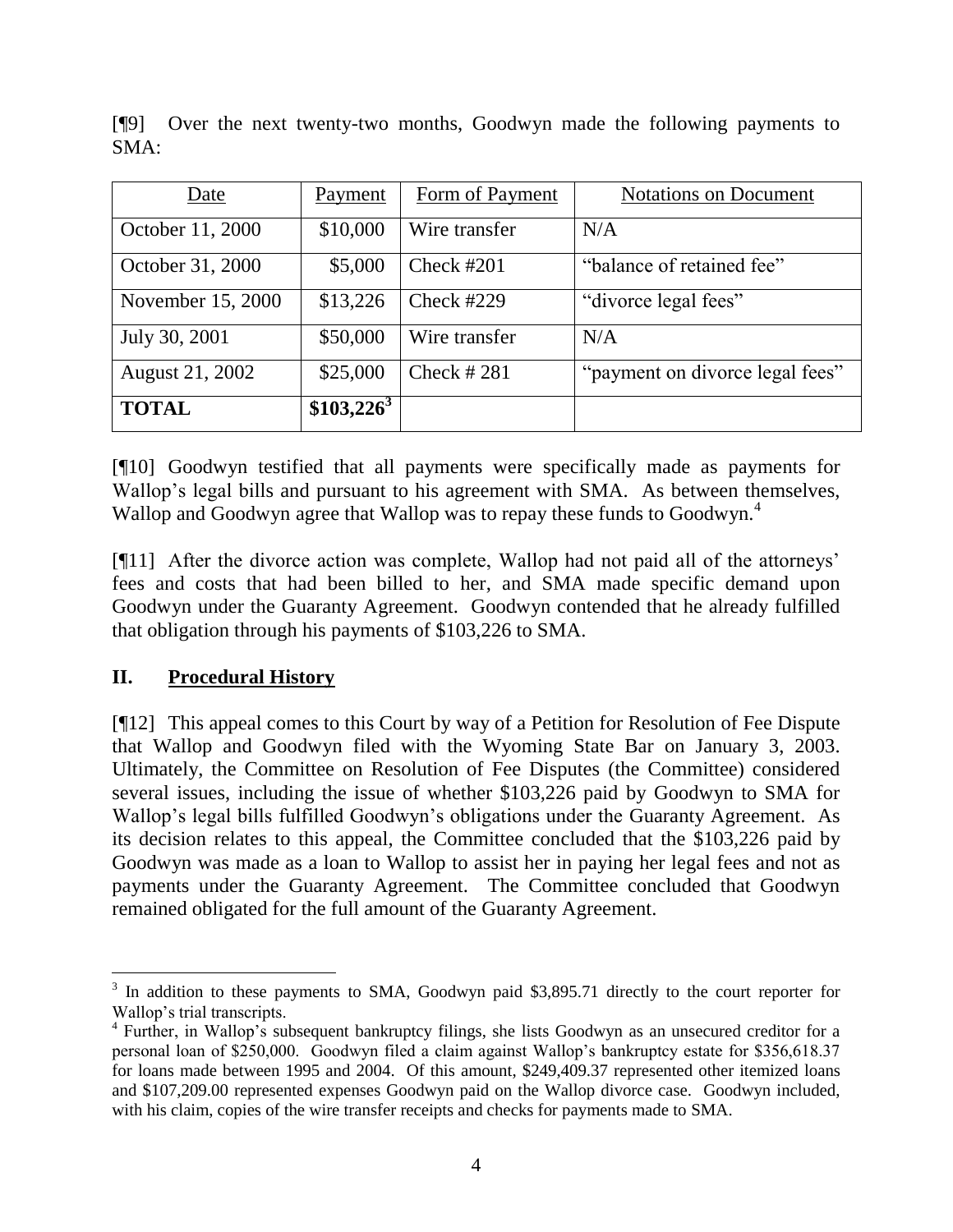[¶13] Thereafter, Goodwyn petitioned the District Court for review of the Committee's decision. The District Court heard additional evidence and reversed the Committee's decision. Both parties appealed. In *Speight, McCue & Assocs., P.C. v. Wallop*, 2005 WY 75, 115 P.3d 39 (Wyo. 2005), this Court reversed and remanded the matter with instructions to the District Court to remand the matter to the Committee for the purpose of taking additional evidence.

[¶14] On remand, the Committee held a subsequent hearing, at which it took additional evidence. However, the Committee's ultimate conclusions remained the same.

[¶15] Goodwyn again petitioned for review of the Committee's decision. On May 9, 2006, the District Court entered its Order After Appeal of Second Committee Decision, effectively reversing the Committee's decision. The District Court would not allow Goodwyn a credit for the \$10,000 payment made by Goodwyn to SMA prior to the October 12, 2000 date of the Guaranty Agreement. However, the subsequent \$93,226 in payments was determined to have been made in satisfaction of Goodwyn's obligation under the Guaranty Agreement. Accordingly, the District Court held that Goodwyn owed an additional \$6,774 under the Guaranty Agreement.

[¶16] On June 5, 2006, SMA filed its notice of appeal. Thereafter, Goodwyn and Wallop filed their cross-appeal.

# **STANDARD OF REVIEW**

[¶17] This Court has previously considered the standard of review that applies to the appeal of a decision by the Committee on Resolution of Fee Disputes. This Court concluded:

> Judicial review of the fee dispute committee's decision, however, will be conducted in accordance with Fee Dispute Rule 14 by employing standards provided in W.R.A.P. 12. This interpretation of the fee dispute rules allows the rule which specifically addresses judicial review (Fee Dispute Rule 14) to control over the rule which addresses the fee dispute process in general (Fee Dispute Rule 9). Moreover, our decision gives effect to the language in Fee Dispute Rule 14(d) which directs the appellate court to "review the record" of the fee dispute committee hearing. Treating the fee dispute committee as an administrative agency for the purposes of appeal recognizes the importance of the fee dispute committee's function in resolving the factual issues involved in fee disputes. By applying our standard of review for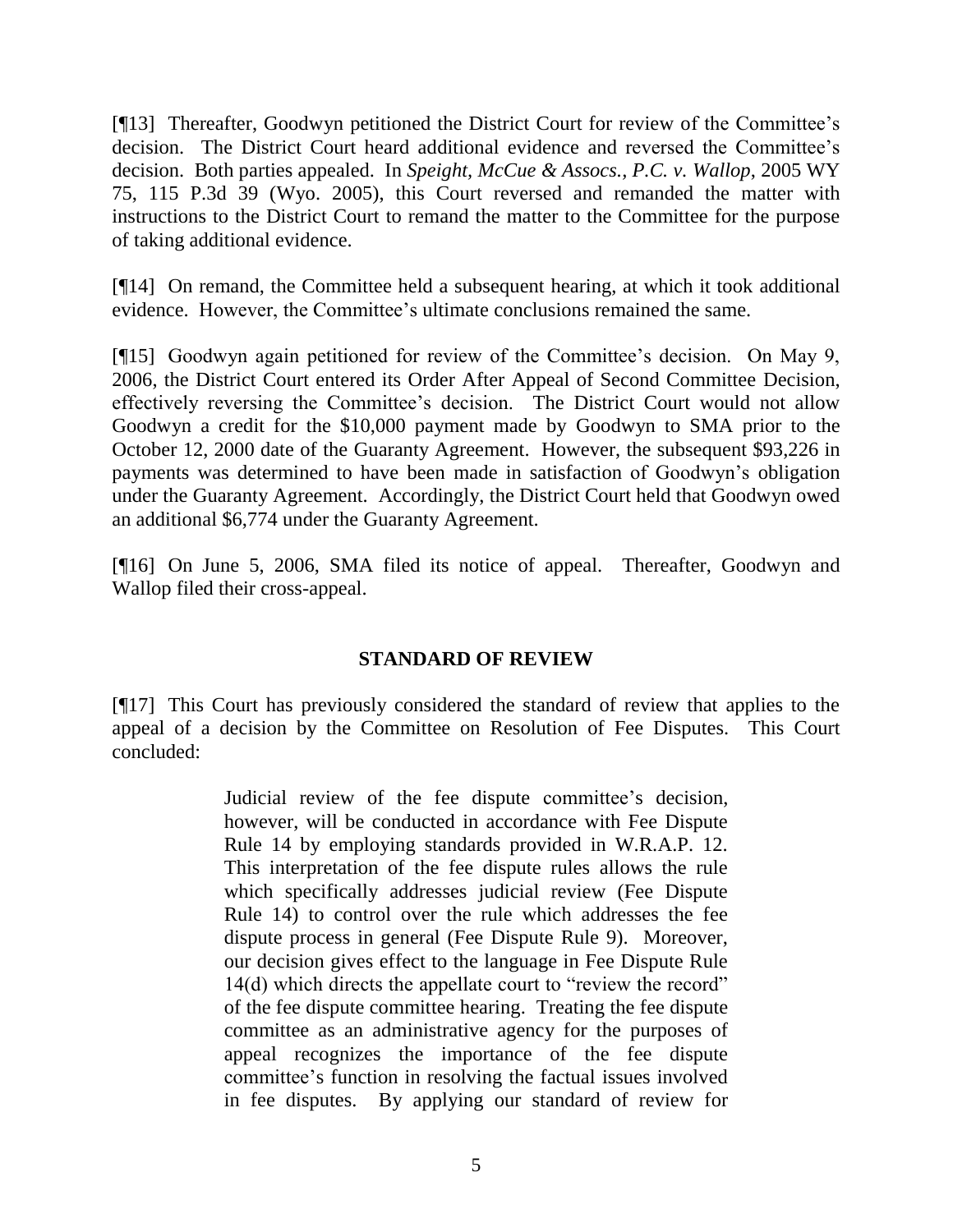administrative decisions, we give deference to the fee dispute committee's findings of fact, while affording the parties the right to judicial review of the fee dispute committee's decision to ensure substantial evidence supports those factual findings. *See e.g., KG Construction, Inc.* [*v. Sherman*, 2005 WY 116], ¶ 9, 120 P.3d [145,] 147 [(Wyo. 2005)]; *Newman v. State ex rel. Wyo. Workers' Safety and Comp. Div.*, 2002 WY 91, ¶ 12, 49 P.3d 163, 168 (Wyo.2002).

**Thus, we will scrutinize the fee dispute committee's decision in this case in accordance with the procedures for judicial review of administrative decisions as set forth in W.R.A.P. 12.01** *et. seq***. and § 16-3-114(c).[5]** As we have discussed on innumerable occasions:

> The substantial evidence test is the appropriate standard of review in appeals from contested case proceedings when factual findings are involved and both parties submit evidence. *Robbins v. State ex rel. Wyo. Worker's Safety & Comp. Div.*, 2003 WY 29, ¶ 18, 64 P.3d 729, 732 (Wyo.2003). Substantial evidence is relevant evidence which a reasonable mind

(c) To the extent necessary to make a decision and when presented, the reviewing court shall decide all relevant questions of law, interpret constitutional and statutory provisions, and determine the meaning or applicability of the terms of an agency action. In making the following determinations, the court shall review the whole record or those parts of it cited by a party and due account shall be taken of the rule of prejudicial error. The reviewing court shall:

….

(ii) Hold unlawful and set aside agency action, findings and conclusions found to be:

(A) Arbitrary, capricious, an abuse of discretion or otherwise not in accordance with law;

(E) Unsupported by substantial evidence in a case reviewed on the record of an agency hearing provided by statute.

Wyo. Stat. Ann.§ 16-3-114(c) (LexisNexis 2005).

….

 $5$  Section 16-3-114(c) of the Wyoming Administrative Procedure Act states, in pertinent part: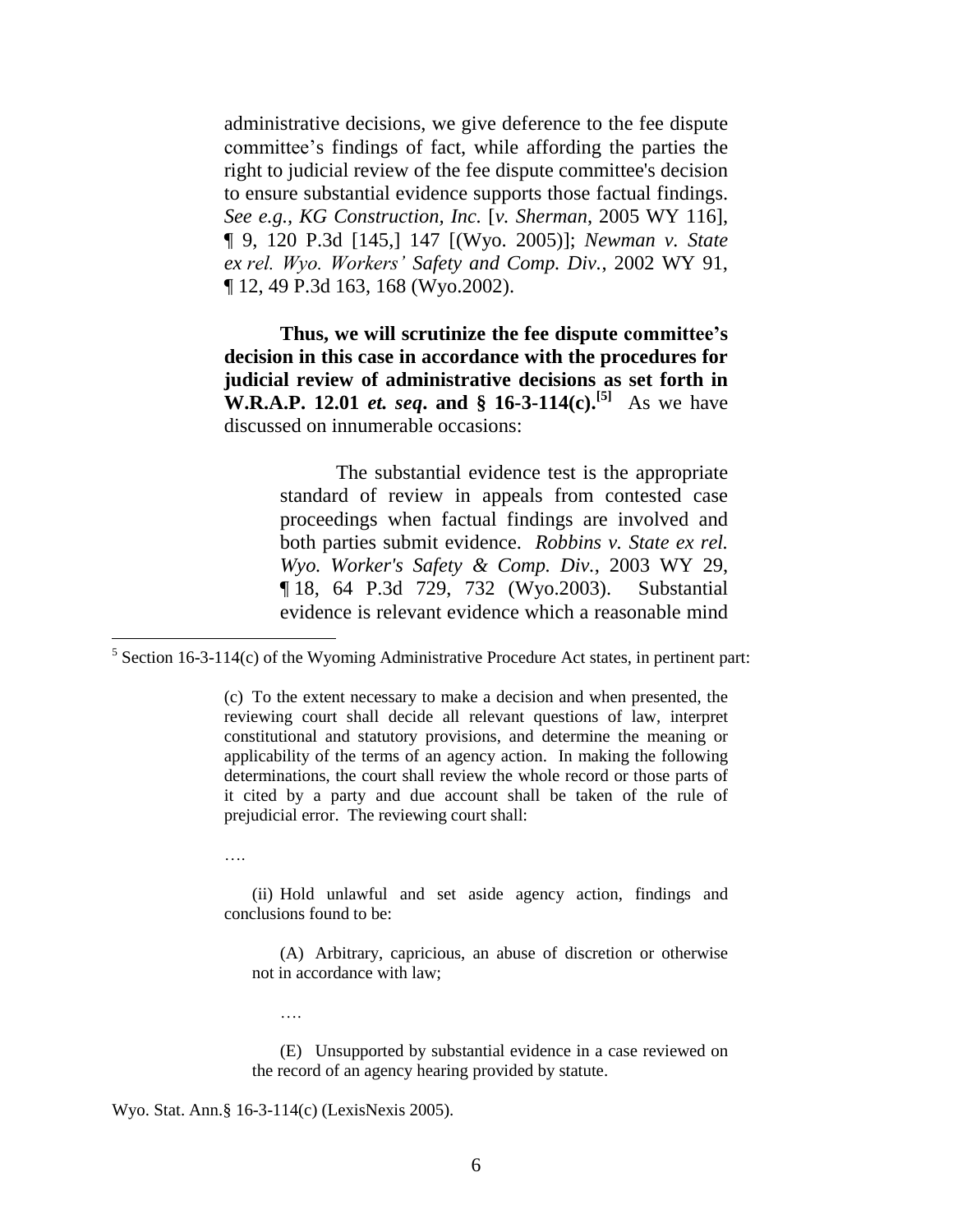might accept in support of the agency's conclusions. It is more than a scintilla of evidence. Even if the factual findings are found to be supported by substantial evidence, the ultimate agency decision may still be found to be arbitrary or capricious for other reasons. An appellate court does not examine the record only to determine if there is substantial evidence to support the agency's decision, but it also must examine the conflicting evidence to determine if the hearing examiner could have reasonably made its finding and order upon all of the evidence before it. *Newman v. State ex rel. Wyo. Workers' Safety and Comp. Div.*, 2002 WY 91, 49 P.3d 163, 172 (Wyo.2002).

*KG Construction, Inc.*, ¶ 9, 120 P.3d at 147. The fee dispute committee's conclusions of law, however, are not entitled to the same deference as its factual findings. We review the fee dispute committee's conclusions of law *de novo. DC Production Service v. Dep't of Employment*, 2002 WY 142, ¶ 7, 54 P.3d 768, 771 (Wyo.2002).

*Cotton v. McCulloh*, 2005 WY 159, ¶¶ 18-19, 125 P.3d 252, 259-60 (Wyo. 2005) (emphasis added).

### **DISCUSSION**

[¶18] Although this case returns with a complex procedural history, the heart of the matter is relatively straightforward: Whether \$103,226 in payments that Goodwyn made to SMA for Wallop's legal fees should be credited against his obligation under the Guaranty Agreement in light of the fact that these payments also were determined to have been personal loans between Wallop and Goodwyn.

[¶19] The Committee based its decision that Goodwyn was not entitled to a credit or offset of \$103,226 on the evidence that the payments were a "loan" from Goodwyn to Wallop that Wallop was expected to repay. The District Court disagreed, allowing the offset for all monies paid after the October 12, 2000 effective date of the Guaranty Agreement. This Court agrees with the District Court.

### **I. The Plain Language of the Guaranty Agreement**

[¶20] Wyoming law strictly limits a guaranty agreement to its terms. A guarantor's liability "cannot be extended by construction or by implication beyond the express terms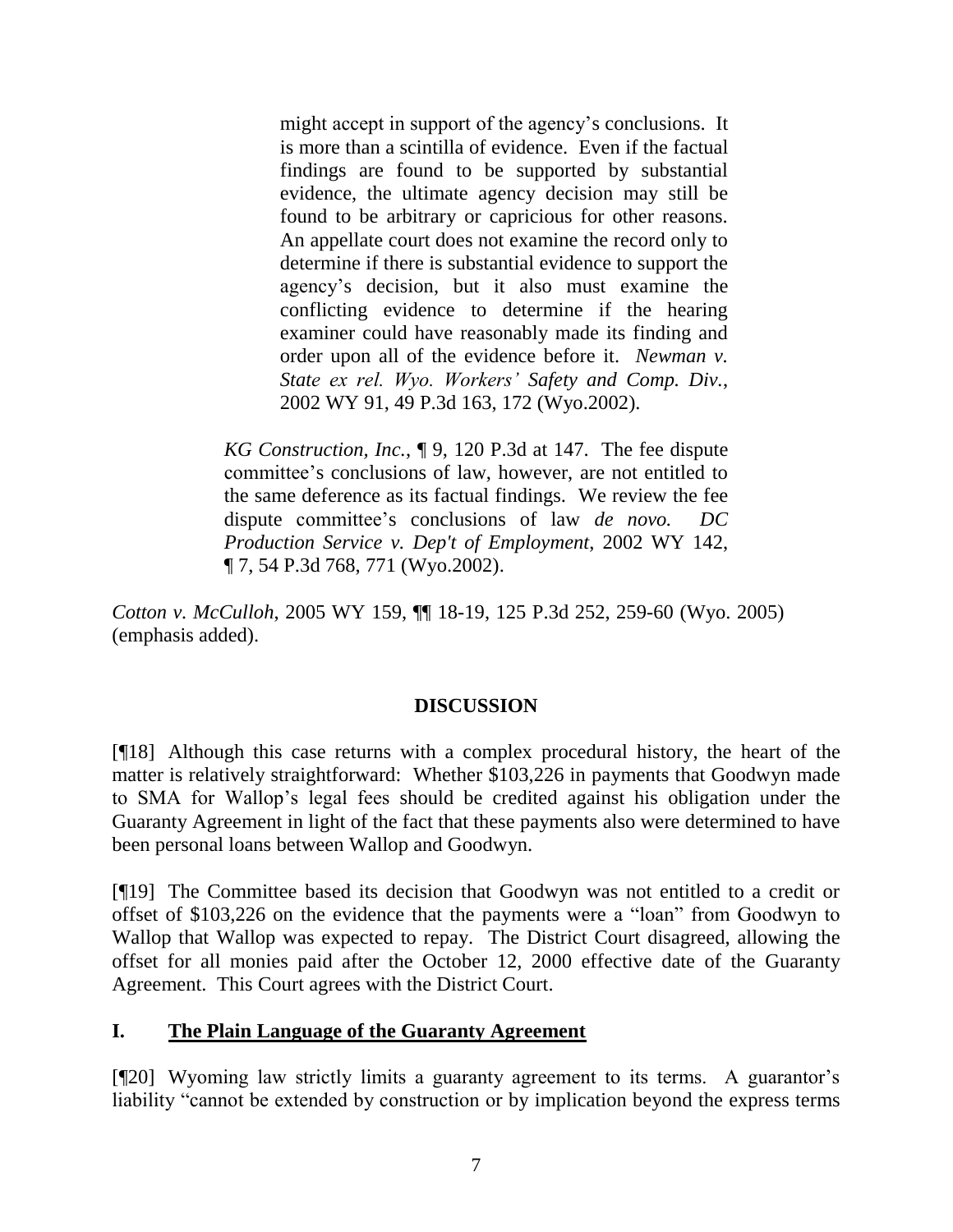of the guaranty." *Sec. State Bank of Basin v. Newton*, 707 P.2d 173, 175 (Wyo. 1985). *See also Flying J, Inc. v. Booth*, 773 P.2d 144, 149 (Wyo. 1989). Accordingly, this Court turns its attention to the language of the Guaranty Agreement.

[¶21] Pursuant to the agreement, Goodwyn absolutely and unconditionally guaranteed prompt payment of Wallop's legal fees, whenever they came due, up to a total obligation of \$100,000. SMA had no obligation to notify Goodwyn of Wallop's default before proceeding under the guaranty. Further, Goodwyn waived "presentment, protest, notice, demand, or action on delinquency in respect of any such indebtedness or liability[.]"

[¶22] Goodwyn promptly made periodic payments to SMA in order to satisfy Wallop's accrued legal fees. He was paying these legal fees with his own money, not commingled or joint funds. Quite simply, no other reason existed for the payment of these fees than Goodwyn's obligation under the Guaranty Agreement. This conclusion complements the District Court's conclusion that "the only reasonable inference regarding payments by [Goodwyn] to SMA after October 12, 2004 [sic] is that the payments were made pursuant to the [Guaranty Agreement]." Goodwyn's acts comport with the plain and unambiguous language of the Guaranty Agreement that reflected the parties' intent and Goodwyn's obligation to "promptly pay."

# A. Guarantor versus Surety

[¶23] SMA argues that the District Court confused the roles of a guarantor and a surety by making Wallop's and Goodwyn's obligations coextensive. Of course, while a surety "becomes bound as the principal or original debtor is bound," a guarantor "is not bound to do what the principal has contracted to do . . . but only to answer for the consequences of the default of the principal." *State Bank of Burleigh County v. Porter*, 167 N.W.2d 527, 533 (N.D. 1969). Accordingly, SMA argues, by paying the legal bills before Wallop had the opportunity to default on her obligations, Goodwyn was not acting in his role as a guarantor but was, instead, simply making payments on Wallop's behalf.

[¶24] The flaw with this argument is that the Guaranty Agreement unambiguously required Goodwyn to make *prompt* payment of attorney's fees when due. Further, it did not require demand on Wallop; notice of Wallop's default;<sup>6</sup> or SMA's specific demand of payment from Goodwyn before any payments were considered guaranty payments. Any assertion that Wallop must have been given the opportunity to default is disingenuous for the simple reason that the Guaranty Agreement specifically stated otherwise.

 <sup>6</sup> Because the guaranty was "absolute and unconditional", by its very terms, the "rule is that no demand" on the principal debtor is necessary to render the guarantor liable in case of such a guaranty[.]" 38A C.J.S. *Guaranty* § 73 (1996).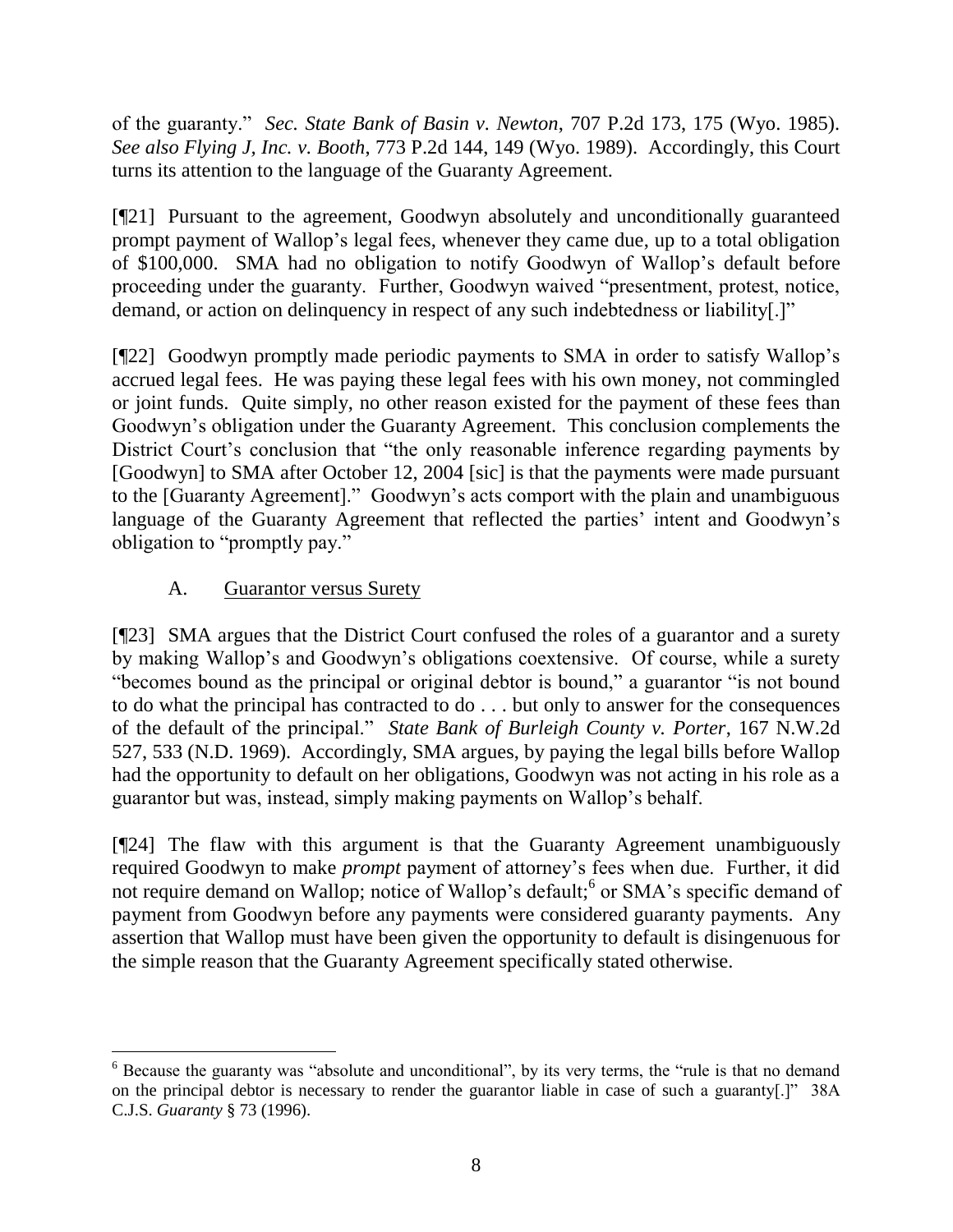# B. Continuing Nature of the Guaranty

[¶25] The parties also make much of the "continuing nature" of the guaranty. However, both concede that, even a continuing guaranty may be limited as to the amount guaranteed. *See* 38 Am. Jur. 2d *Guaranty* § 22 (1999). Such was the case here. Accordingly, the Court need not consider this argument further.

# C. Effective Date of the Guaranty Agreement

[¶26] The Guaranty Agreement clearly references an effective date of October 12, 2000. Goodwyn's first payment of \$10,000 occurred on October 11, 2000. The parties were free to mention this initial \$10,000 payment in their subsequently executed Guaranty Agreement and to credit it against Goodwyn's obligation. They did not. Goodwyn simply was not obligated to pay an amount that was not expressly guaranteed. *See Sec. State Bank of Basin*, 707 P.2d at 175.

[¶27] This Court has no alternative but to construe the agreement to mean exactly what it says. Goodwyn's October 11, 2000 payment did not fall under the terms of the Guaranty Agreement because it was made prior to the effective date thereof. As a result, Goodwyn is entitled to credit for \$93,226 in payments made pursuant to his obligations under the Guaranty Agreement. His other payment of \$10,000 falls outside the agreement's terms.

# **II. Dual Role as Personal Loans and Guaranty Payments**

[¶28] SMA argues, and the Committee concluded, that, by characterizing Goodwyn's payments to SMA as "personal loans," those monies forfeited their status as guaranty payments. Neither party presented any law that supported this conclusion. Indeed, guarantors often expect recoupment and reimbursement of funds they have paid pursuant to a guaranty. *See* 38 Am. Jur. 2d *Guaranty* § 120 (1999). And, even a voluntary payment by a guarantor entitles him to proceed against the principal debtor. *See Fabian v. Dykes*, 214 Ga. App. 792, 449 S.E.2d 305, 306 (1994), *overruled in part, on other grounds, by Continental Ins. Co. v. State Farm Mut. Auto Ins. Co.*, 212 Ga. App. 839, 443 S.E.2d 509 (1994). One court has summarized the relationship as follows:

> Where a guarantor pays the debt of the principal debtor the law implies a promise of reimbursement, and the action is based upon equitable principles. *In re Jamison's Estate*, 202 S.W.2d 879, 883 (Mo.1947). The recovery by the guarantor is based on the doctrine of equity against unjust enrichment, and not on contractual relationship. It does not need the consent of the principal, but equity enforces the right to reimbursement by subrogation. *Id.* Thus, a guarantor who